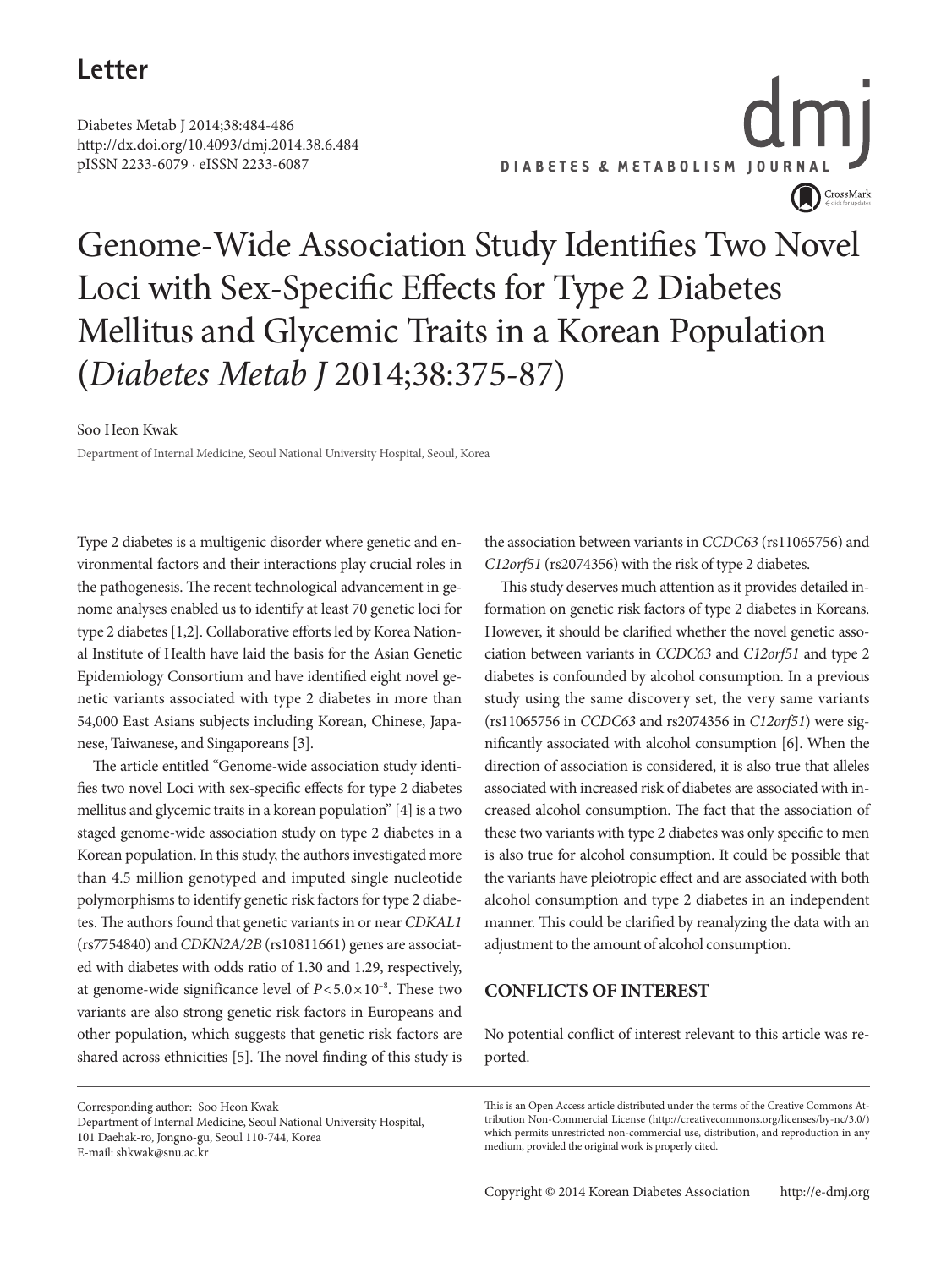#### **REFERENCES**

- 1. Voight BF, Scott LJ, Steinthorsdottir V, Morris AP, Dina C, Welch RP, Zeggini E, Huth C, Aulchenko YS, Thorleifsson G, McCulloch LJ, Ferreira T, Grallert H, Amin N, Wu G, Willer CJ, Raychaudhuri S, McCarroll SA, Langenberg C, Hofmann OM, Dupuis J, Qi L, Segre AV, van Hoek M, Navarro P, Ardlie K, Balkau B, Benediktsson R, Bennett AJ, Blagieva R, Boerwinkle E, Bonnycastle LL, Bengtsson Bostrom K, Bravenboer B, Bumpstead S, Burtt NP, Charpentier G, Chines PS, Cornelis M, Couper DJ, Crawford G, Doney AS, Elliott KS, Elliott AL, Erdos MR, Fox CS, Franklin CS, Ganser M, Gieger C, Grarup N, Green T, Griffin S, Groves CJ, Guiducci C, Hadjadj S, Hassanali N, Herder C, Isomaa B, Jackson AU, Johnson PR, Jorgensen T, Kao WH, Klopp N, Kong A, Kraft P, Kuusisto J, Lauritzen T, Li M, Lieverse A, Lindgren CM, Lyssenko V, Marre M, Meitinger T, Midthjell K, Morken MA, Narisu N, Nilsson P, Owen KR, Payne F, Perry JR, Petersen AK, Platou C, Proenca C, Prokopenko I, Rathmann W, Rayner NW, Robertson NR, Rocheleau G, Roden M, Sampson MJ, Saxena R, Shields BM, Shrader P, Sigurdsson G, Sparso T, Strassburger K, Stringham HM, Sun Q, Swift AJ, Thorand B, Tichet J, Tuomi T, van Dam RM, van Haeften TW, van Herpt T, van Vliet-Ostaptchouk JV, Walters GB, Weedon MN, Wijmenga C, Witteman J, Bergman RN, Cauchi S, Collins FS, Gloyn AL, Gyllensten U, Hansen T, Hide WA, Hitman GA, Hofman A, Hunter DJ, Hveem K, Laakso M, Mohlke KL, Morris AD, Palmer CN, Pramstaller PP, Rudan I, Sijbrands E, Stein LD, Tuomilehto J, Uitterlinden A, Walker M, Wareham NJ, Watanabe RM, Abecasis GR, Boehm BO, Campbell H, Daly MJ, Hattersley AT, Hu FB, Meigs JB, Pankow JS, Pedersen O, Wichmann HE, Barroso I, Florez JC, Frayling TM, Groop L, Sladek R, Thorsteinsdottir U, Wilson JF, Illig T, Froguel P, van Duijn CM, Stefansson K, Altshuler D, Boehnke M, McCarthy MI; MAGIC investigators; GIANT Consortium. Twelve type 2 diabetes susceptibility loci identified through large-scale association analysis. Nat Genet 2010;42:579-89.
- 2. Morris AP1, Voight BF, Teslovich TM, Ferreira T, Segre AV, Steinthorsdottir V, Strawbridge RJ, Khan H, Grallert H, Mahajan A, Prokopenko I, Kang HM, Dina C, Esko T, Fraser RM, Kanoni S, Kumar A, Lagou V, Langenberg C, Luan J, Lindgren CM, Muller-Nurasyid M, Pechlivanis S, Rayner NW, Scott LJ, Wiltshire S, Yengo L, Kinnunen L, Rossin EJ, Raychaudhuri S, Johnson AD, Dimas AS, Loos RJ, Vedantam S, Chen H, Florez JC, Fox C, Liu CT, Rybin D, Couper DJ, Kao WH, Li M, Cornelis MC, Kraft P, Sun Q, van Dam RM, Stringham HM, Chines

PS, Fischer K, Fontanillas P, Holmen OL, Hunt SE, Jackson AU, Kong A, Lawrence R, Meyer J, Perry JR, Platou CG, Potter S, Rehnberg E, Robertson N, Sivapalaratnam S, Stancakova A, Stirrups K, Thorleifsson G, Tikkanen E, Wood AR, Almgren P, Atalay M, Benediktsson R, Bonnycastle LL, Burtt N, Carey J, Charpentier G, Crenshaw AT, Doney AS, Dorkhan M, Edkins S, Emilsson V, Eury E, Forsen T, Gertow K, Gigante B, Grant GB, Groves CJ, Guiducci C, Herder C, Hreidarsson AB, Hui J, James A, Jonsson A, Rathmann W, Klopp N, Kravic J, Krjutskov K, Langford C, Leander K, Lindholm E, Lobbens S, Mannisto S, Mirza G, Muhleisen TW, Musk B, Parkin M, Rallidis L, Saramies J, Sennblad B, Shah S, Sigurdsson G, Silveira A, Steinbach G, Thorand B, Trakalo J, Veglia F, Wennauer R, Winckler W, Zabaneh D, Campbell H, van Duijn C, Uitterlinden AG, Hofman A, Sijbrands E, Abecasis GR, Owen KR, Zeggini E, Trip MD, Forouhi NG, Syvanen AC, Eriksson JG, Peltonen L, Nothen MM, Balkau B, Palmer CN, Lyssenko V, Tuomi T, Isomaa B, Hunter DJ, Qi L; Wellcome Trust Case Control Consortium; Meta-Analyses of Glucose and Insulin-related traits Consortium (MAGIC) Investigators; Genetic Investigation of ANthropometric Traits (GIANT) Consortium; Asian Genetic Epidemiology Network-Type 2 Diabetes (AGEN-T2D) Consortium; South Asian Type 2 Diabetes (SAT2D) Consortium, Shuldiner AR, Roden M, Barroso I, Wilsgaard T, Beilby J, Hovingh K, Price JF, Wilson JF, Rauramaa R, Lakka TA, Lind L, Dedoussis G, Njolstad I, Pedersen NL, Khaw KT, Wareham NJ, Keinanen-Kiukaanniemi SM, Saaristo TE, Korpi-Hyovalti E, Saltevo J, Laakso M, Kuusisto J, Metspalu A, Collins FS, Mohlke KL, Bergman RN, Tuomilehto J, Boehm BO, Gieger C, Hveem K, Cauchi S, Froguel P, Baldassarre D, Tremoli E, Humphries SE, Saleheen D, Danesh J, Ingelsson E, Ripatti S, Salomaa V, Erbel R, Jockel KH, Moebus S, Peters A, Illig T, de Faire U, Hamsten A, Morris AD, Donnelly PJ, Frayling TM, Hattersley AT, Boerwinkle E, Melander O, Kathiresan S, Nilsson PM, Deloukas P, Thorsteinsdottir U, Groop LC, Stefansson K, Hu F, Pankow JS, Dupuis J, Meigs JB, Altshuler D, Boehnke M, McCarthy MI; DIAbetes Genetics Replication And Meta-analysis (DIA-GRAM) Consortium. Large-scale association analysis provides insights into the genetic architecture and pathophysiology of type 2 diabetes. Nat Genet 2012;44:981-90.

3. Cho YS, Chen CH, Hu C, Long J, Ong RT, Sim X, Takeuchi F, Wu Y, Go MJ, Yamauchi T, Chang YC, Kwak SH, Ma RC, Yamamoto K, Adair LS, Aung T, Cai Q, Chang LC, Chen YT, Gao Y, Hu FB, Kim HL, Kim S, Kim YJ, Lee JJ, Lee NR, Li Y, Liu JJ, Lu W, Nakamura J, Nakashima E, Ng DP, Tay WT, Tsai FJ,